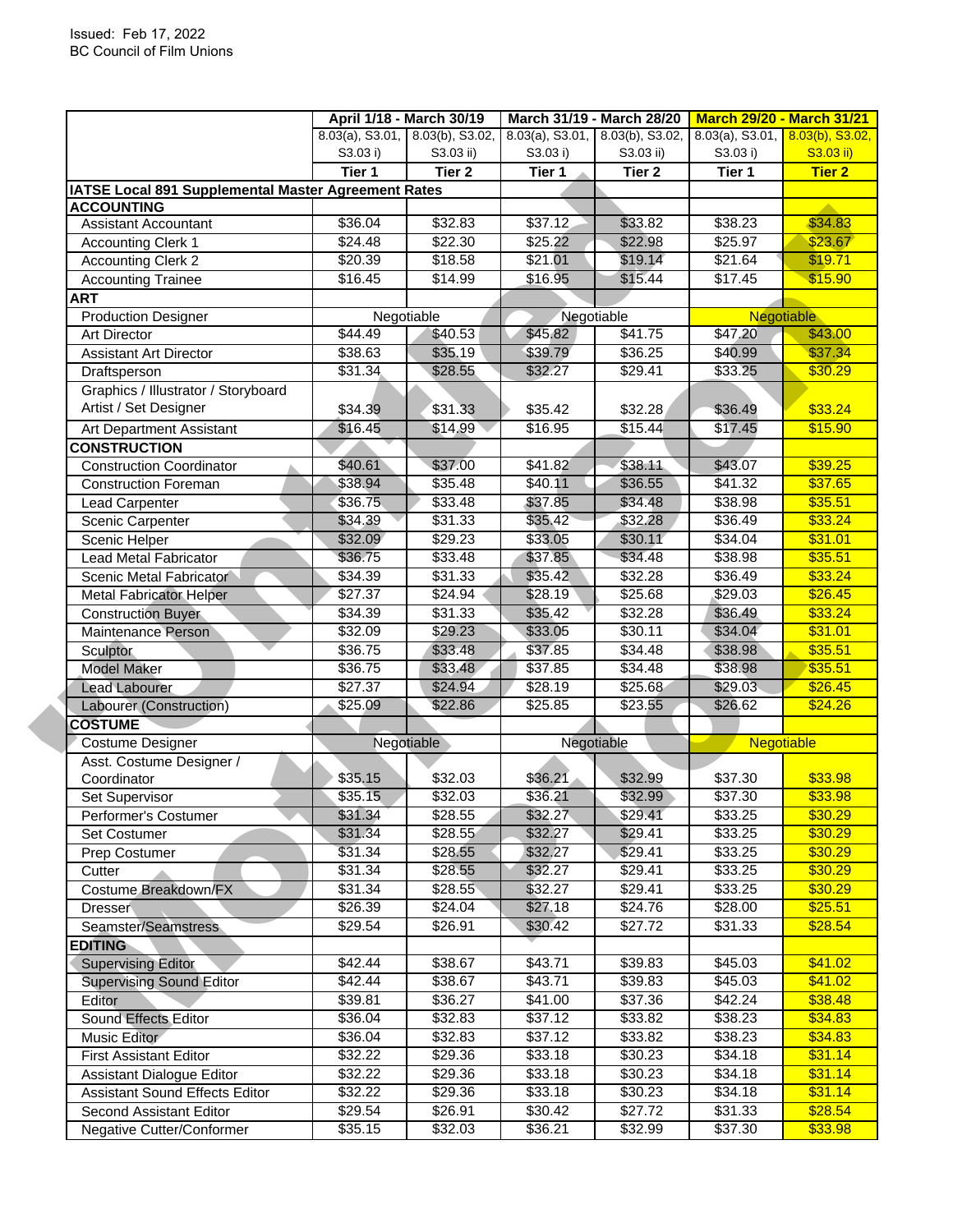| April 1/18 - March 30/19 |                                                                                                 | March 31/19 - March 28/20 March 29/20 - March 31/21                                                                                       |                                                                                                                                                                                          |                                                                                                                                            |                                                                                                                       |
|--------------------------|-------------------------------------------------------------------------------------------------|-------------------------------------------------------------------------------------------------------------------------------------------|------------------------------------------------------------------------------------------------------------------------------------------------------------------------------------------|--------------------------------------------------------------------------------------------------------------------------------------------|-----------------------------------------------------------------------------------------------------------------------|
| Tier 1                   | Tier 2                                                                                          | Tier 1                                                                                                                                    |                                                                                                                                                                                          | Tier 1                                                                                                                                     | <b>Tier 2</b>                                                                                                         |
|                          |                                                                                                 |                                                                                                                                           |                                                                                                                                                                                          |                                                                                                                                            |                                                                                                                       |
|                          |                                                                                                 |                                                                                                                                           |                                                                                                                                                                                          |                                                                                                                                            |                                                                                                                       |
|                          |                                                                                                 |                                                                                                                                           |                                                                                                                                                                                          |                                                                                                                                            | \$34.83                                                                                                               |
|                          |                                                                                                 |                                                                                                                                           |                                                                                                                                                                                          |                                                                                                                                            | \$28.54                                                                                                               |
| \$27.37                  |                                                                                                 |                                                                                                                                           |                                                                                                                                                                                          |                                                                                                                                            | \$26.45                                                                                                               |
|                          |                                                                                                 |                                                                                                                                           |                                                                                                                                                                                          |                                                                                                                                            |                                                                                                                       |
|                          |                                                                                                 |                                                                                                                                           |                                                                                                                                                                                          |                                                                                                                                            | \$34.83                                                                                                               |
|                          | \$29.36                                                                                         |                                                                                                                                           |                                                                                                                                                                                          |                                                                                                                                            | \$31.14                                                                                                               |
|                          |                                                                                                 |                                                                                                                                           |                                                                                                                                                                                          |                                                                                                                                            | \$28.54                                                                                                               |
|                          |                                                                                                 |                                                                                                                                           |                                                                                                                                                                                          |                                                                                                                                            | \$25.51                                                                                                               |
|                          |                                                                                                 |                                                                                                                                           |                                                                                                                                                                                          |                                                                                                                                            |                                                                                                                       |
| \$36.04                  |                                                                                                 |                                                                                                                                           |                                                                                                                                                                                          |                                                                                                                                            | \$34.83                                                                                                               |
|                          |                                                                                                 |                                                                                                                                           |                                                                                                                                                                                          |                                                                                                                                            | \$31.14                                                                                                               |
| \$32.22                  |                                                                                                 | \$33.18                                                                                                                                   | \$30.23                                                                                                                                                                                  | \$34.18                                                                                                                                    | \$31.14                                                                                                               |
| \$32.22                  | \$29.36                                                                                         | \$33.18                                                                                                                                   | \$30.23                                                                                                                                                                                  | \$34.18                                                                                                                                    | \$31.14                                                                                                               |
| \$31.34                  | \$28.55                                                                                         | \$32.27                                                                                                                                   | \$29.41                                                                                                                                                                                  | \$33.25                                                                                                                                    | \$30.29                                                                                                               |
| \$29.54                  | \$26.91                                                                                         | \$30.42                                                                                                                                   | \$27.72                                                                                                                                                                                  | \$31.33                                                                                                                                    | \$28.54                                                                                                               |
|                          |                                                                                                 |                                                                                                                                           |                                                                                                                                                                                          |                                                                                                                                            |                                                                                                                       |
| \$36.04                  | \$32.83                                                                                         | \$37.12                                                                                                                                   | \$33.82                                                                                                                                                                                  | \$38.23                                                                                                                                    | \$34.83                                                                                                               |
| \$32.22                  | \$29.36                                                                                         | \$33.18                                                                                                                                   | \$30.23                                                                                                                                                                                  | \$34.18                                                                                                                                    | \$31.14                                                                                                               |
| \$29.54                  | \$26.91                                                                                         | \$30.42                                                                                                                                   | \$27.72                                                                                                                                                                                  | \$31.33                                                                                                                                    | \$28.54                                                                                                               |
|                          |                                                                                                 |                                                                                                                                           |                                                                                                                                                                                          |                                                                                                                                            |                                                                                                                       |
|                          |                                                                                                 |                                                                                                                                           |                                                                                                                                                                                          |                                                                                                                                            |                                                                                                                       |
| \$36.04                  | \$32.83                                                                                         | \$37.12                                                                                                                                   | \$33.82                                                                                                                                                                                  | \$38.23                                                                                                                                    | \$34.83                                                                                                               |
|                          |                                                                                                 |                                                                                                                                           |                                                                                                                                                                                          |                                                                                                                                            |                                                                                                                       |
|                          |                                                                                                 |                                                                                                                                           |                                                                                                                                                                                          |                                                                                                                                            | \$31.14                                                                                                               |
|                          |                                                                                                 |                                                                                                                                           |                                                                                                                                                                                          |                                                                                                                                            | \$31.14                                                                                                               |
| \$32.22                  | \$29.36                                                                                         | \$33.18                                                                                                                                   | \$30.23                                                                                                                                                                                  | \$34.18                                                                                                                                    | \$31.14                                                                                                               |
| \$32.22                  | \$29.36                                                                                         | \$33.18                                                                                                                                   | \$30.23                                                                                                                                                                                  | \$34.18                                                                                                                                    | \$31.14                                                                                                               |
|                          |                                                                                                 |                                                                                                                                           |                                                                                                                                                                                          |                                                                                                                                            |                                                                                                                       |
| \$29.54                  | \$26.91                                                                                         | \$30.42                                                                                                                                   | \$27.72                                                                                                                                                                                  | \$31.33                                                                                                                                    | \$28.54                                                                                                               |
|                          |                                                                                                 |                                                                                                                                           |                                                                                                                                                                                          |                                                                                                                                            |                                                                                                                       |
| \$31,34                  | \$28.55                                                                                         | \$32.27                                                                                                                                   | \$29.41                                                                                                                                                                                  | \$33.25                                                                                                                                    | \$30.29                                                                                                               |
|                          |                                                                                                 | Any Lighting Technician who is assigned to operate balloon lighting shall receive \$0.80 per hour more than the Lighting Technician rate. |                                                                                                                                                                                          |                                                                                                                                            |                                                                                                                       |
|                          |                                                                                                 |                                                                                                                                           |                                                                                                                                                                                          |                                                                                                                                            |                                                                                                                       |
| Negotiable               |                                                                                                 | Negotiable                                                                                                                                |                                                                                                                                                                                          | <b>Negotiable</b>                                                                                                                          |                                                                                                                       |
| \$36.04                  | \$32.83                                                                                         | \$37.12                                                                                                                                   | \$33.82                                                                                                                                                                                  | \$38.23                                                                                                                                    | \$34.83                                                                                                               |
| \$32.22                  | \$29.36                                                                                         | \$33.18                                                                                                                                   | \$30.23                                                                                                                                                                                  | \$34.18                                                                                                                                    | \$31.14                                                                                                               |
| \$29.54                  | \$26.91                                                                                         | \$30.42                                                                                                                                   | \$27.72                                                                                                                                                                                  | \$31.33                                                                                                                                    | \$28.54                                                                                                               |
| \$20.02                  | \$18.24                                                                                         | \$20.62                                                                                                                                   | \$18.79                                                                                                                                                                                  | \$21.24                                                                                                                                    | \$19.35                                                                                                               |
|                          |                                                                                                 |                                                                                                                                           |                                                                                                                                                                                          |                                                                                                                                            |                                                                                                                       |
| \$40.10                  | \$36.54                                                                                         | \$41.31                                                                                                                                   | \$37.64                                                                                                                                                                                  | \$42.55                                                                                                                                    | \$38.77                                                                                                               |
| \$36.75                  | \$33.48                                                                                         | \$37.85                                                                                                                                   | \$34.48                                                                                                                                                                                  | \$38.98                                                                                                                                    | \$35.51                                                                                                               |
| \$36.75                  | \$33.48                                                                                         | \$37.85                                                                                                                                   | \$34.48                                                                                                                                                                                  | \$38.98                                                                                                                                    | \$35.51                                                                                                               |
| \$36.75                  | \$33.48                                                                                         | \$37.85                                                                                                                                   | \$34.48                                                                                                                                                                                  | \$38.98                                                                                                                                    | \$35.51                                                                                                               |
| \$36.75                  | \$33.48                                                                                         | \$37.85                                                                                                                                   | $\sqrt{$34.48}$                                                                                                                                                                          | \$38.98                                                                                                                                    | \$35.51                                                                                                               |
| \$34.39                  | \$31.33                                                                                         | \$35.42                                                                                                                                   | \$32.28                                                                                                                                                                                  | \$36.49                                                                                                                                    | \$33.24                                                                                                               |
| \$34.39                  | \$31.33                                                                                         | \$35.42                                                                                                                                   | \$32.28                                                                                                                                                                                  | \$36.49                                                                                                                                    | \$33.24                                                                                                               |
| \$34.39                  |                                                                                                 | \$35.42                                                                                                                                   | \$32.28                                                                                                                                                                                  | \$36.49                                                                                                                                    | \$33.24                                                                                                               |
|                          | \$31.33                                                                                         |                                                                                                                                           |                                                                                                                                                                                          |                                                                                                                                            |                                                                                                                       |
| \$32.67                  | \$29.77                                                                                         | \$33.65                                                                                                                                   | $\overline{$}30.66$                                                                                                                                                                      | \$34.66                                                                                                                                    | \$31.58                                                                                                               |
| \$25.09                  | \$22.86                                                                                         | \$25.85                                                                                                                                   | \$23.55                                                                                                                                                                                  | \$26.62                                                                                                                                    | \$24.26                                                                                                               |
|                          |                                                                                                 |                                                                                                                                           |                                                                                                                                                                                          |                                                                                                                                            |                                                                                                                       |
| \$36.04<br>\$32.22       | \$32.83<br>\$29.36                                                                              | \$37.12<br>\$33.18                                                                                                                        | \$33.82<br>\$30.23                                                                                                                                                                       | \$38.23<br>\$34.18                                                                                                                         | \$34.83<br>\$31.14                                                                                                    |
|                          | \$36.04<br>\$29.54<br>\$36.04<br>\$32.22<br>\$29.54<br>\$26.39<br>\$32.22<br>\$32.22<br>\$32.22 | \$32.83<br>\$26.91<br>\$24.94<br>\$32.83<br>\$26.91<br>\$24.04<br>\$32.83<br>\$29.36<br>\$29.36<br>\$29.36<br>\$29.36                     | IATSE Local 891 Supplemental Master Agreement Rates (continued)<br>\$37.12<br>\$30.42<br>\$28.19<br>\$37.12<br>\$33.18<br>\$30.42<br>\$27.18<br>\$37.12<br>\$33.18<br>\$33.18<br>\$33.18 | Tier <sub>2</sub><br>\$33.82<br>\$27.72<br>\$25.68<br>\$33.82<br>\$30.23<br>\$27.72<br>\$24.76<br>\$33.82<br>\$30.23<br>\$30.23<br>\$30.23 | \$38.23<br>\$31.33<br>\$29.03<br>\$38.23<br>\$34.18<br>\$31.33<br>\$28.00<br>\$38.23<br>\$34.18<br>\$34.18<br>\$34.18 |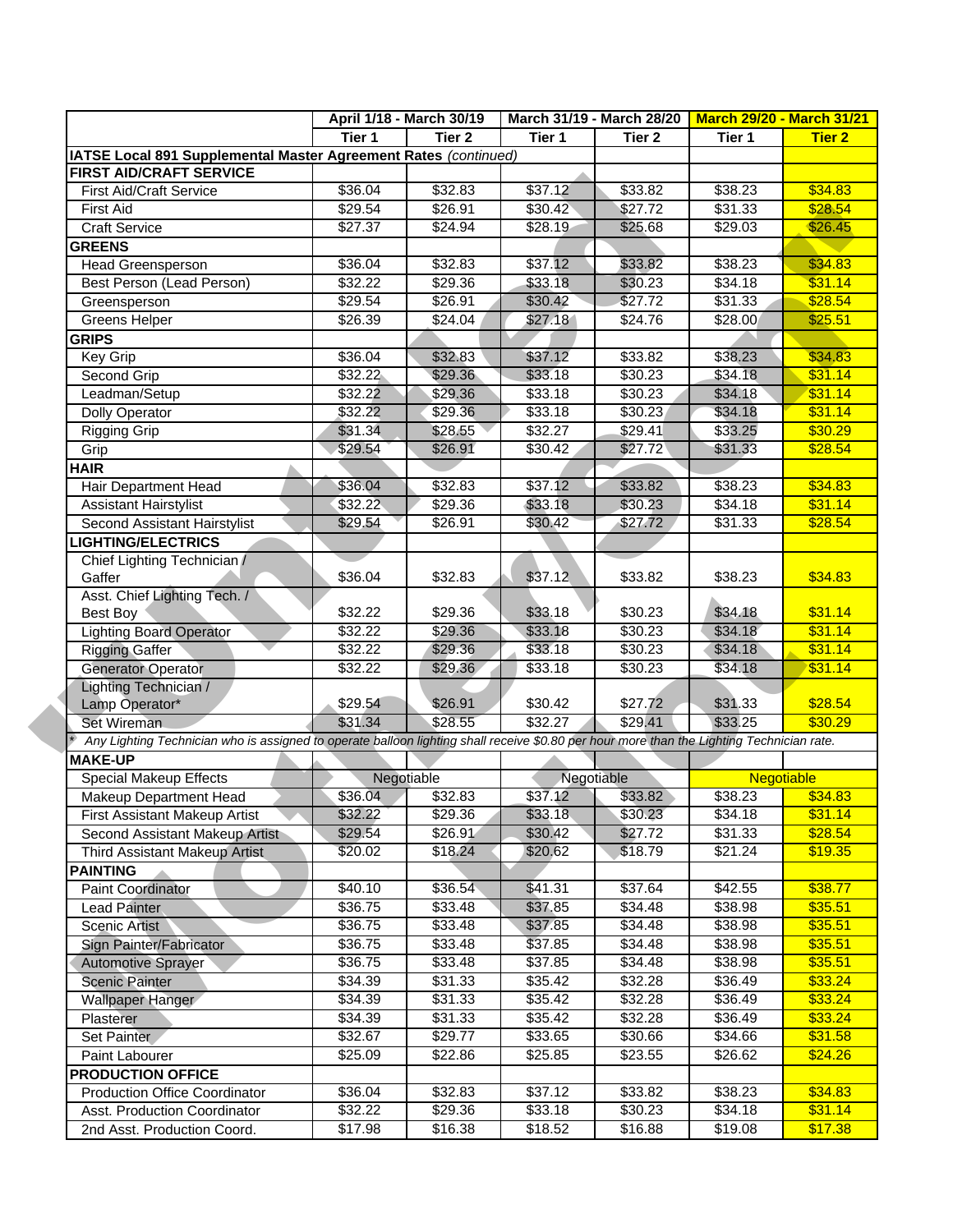|                                                                 | April 1/18 - March 30/19 |                   |            | March 31/19 - March 28/20 | <b>March 29/20 - March 31/21</b> |               |
|-----------------------------------------------------------------|--------------------------|-------------------|------------|---------------------------|----------------------------------|---------------|
|                                                                 | Tier 1                   | Tier <sub>2</sub> | Tier 1     | Tier 2                    | Tier 1                           | <b>Tier 2</b> |
| IATSE Local 891 Supplemental Master Agreement Rates (continued) |                          |                   |            |                           |                                  |               |
| <b>PROPS</b>                                                    |                          |                   |            |                           |                                  |               |
| <b>Property Master</b>                                          | \$36.04                  | \$32.83           | \$37.12    | \$33.82                   | \$38.23                          | \$34.83       |
| <b>Assistant Property Master</b>                                | \$35.15                  | \$32.03           | \$36.21    | \$32.99                   | \$37.30                          | \$33.98       |
| Props Buyer                                                     | \$32.09                  | \$29.23           | \$33.05    | \$30.11                   | \$34.04                          | \$31.01       |
| Props                                                           | \$29.54                  | \$26.91           | \$30.42    | \$27.72                   | \$31.33                          | \$28.54       |
| <b>SCRIPT SUPERVISORS / CONTINUITY COORDINATOR</b>              |                          |                   |            |                           |                                  |               |
| Script Supevisor/                                               |                          |                   |            |                           |                                  |               |
| <b>Continuity Coordinator</b>                                   | \$36.04                  | \$32.83           | \$37.12    | \$33.82                   | \$38.23                          | \$34.83       |
| Assistant to Script Supervisor/                                 |                          |                   |            |                           |                                  |               |
| <b>Continuity Coordinator</b>                                   | \$20.32                  | \$18.52           | \$20.93    | \$19.07                   | \$21.56                          | \$19.65       |
| <b>SET DECORATING</b>                                           |                          |                   |            |                           |                                  |               |
| Set Decorator                                                   | \$36.04                  | \$32.83           | \$37.12    | \$33.82                   | \$38.23                          | \$34.83       |
| <b>Assistant Set Decorator</b>                                  | \$33.43                  | \$30.45           | \$34.43    | \$31.37                   | \$35.46                          | \$32.31       |
| Set Buyer                                                       | \$31.34                  | \$28.55           | \$32.27    | \$29.41                   | \$33.25                          | \$30.29       |
| Lead Dresser                                                    | \$30.41                  | \$27.71           | \$31.32    | \$28.54                   | \$32.26                          | \$29.39       |
| On-Set Dresser                                                  | \$30.41                  | \$27.71           | \$31.32    | \$28.54                   | \$32.26                          | \$29.39       |
| Set Dresser                                                     | \$29.54                  | \$26.91           | \$30.42    | \$27.72                   | \$31.33                          | \$28.54       |
| Draper/Upholsterer                                              | \$29.54                  | \$26.91           | \$30.42    | \$27.72                   | \$31.33                          | \$28.54       |
| <b>Assistant Set Dresser</b>                                    | \$24.48                  | \$22.30           | \$25.22    | \$22.98                   | \$25.97                          | \$23.67       |
| <b>SOUND</b>                                                    |                          |                   |            |                           |                                  |               |
| Mixer (Production and Dubbing)                                  | \$46.89                  | \$42.72           | \$48.29    | \$44.00                   | \$49.74                          | \$45.32       |
| <b>Boom Operator</b>                                            | \$39.40                  | \$35.90           | \$40.58    | \$36.97                   | \$41.80                          | \$38.08       |
| Sound Assistant                                                 | \$29.54                  | \$26.91           | \$30.42    | \$27.72                   | \$31.33                          | \$28.54       |
| <b>Public Address Operator</b>                                  | \$29.54                  | \$26.91           | \$30.42    | \$27.72                   | \$31.33                          | \$28.54       |
| Playback Operator                                               | \$29.54                  | \$26.91           | \$30.42    | \$27.72                   | \$31.33                          | \$28.54       |
| Sound Maintenance                                               | \$29.54                  | \$26.91           | \$30.42    | \$27.72                   | \$31.33                          | \$28.54       |
| <b>SPECIAL EFFECTS</b>                                          |                          |                   |            |                           |                                  |               |
| <b>Special Effects Coordinator</b>                              | \$39.83                  | \$36.29           | \$41.03    | \$37.38                   | \$42.26                          | \$38.51       |
| <b>First Assistant Special Effects</b>                          | \$36.04                  | \$32.83           | \$37.12    | \$33.82                   | \$38.23                          | \$34.83       |
| <b>Special Effects Assistant</b>                                | \$31.34                  | \$28.55           | \$32.27    | \$29.41                   | \$33.25                          | \$30.29       |
| Special Effects Labourer                                        | \$25.09                  | \$22.86           | \$25.85    | \$23.55                   | \$26.62                          | \$24.26       |
| <b>VIDEO</b>                                                    |                          |                   |            |                           |                                  |               |
| Video Sound Mixer                                               | \$36.04                  | \$32.83           | \$37.12    | \$33.82                   | \$38.23                          | \$34.83       |
| Video Lighting Director                                         | \$36.04                  | \$32.83           | \$37.12    | \$33.82                   | \$38.23                          | \$34.83       |
| Video Script Supervisor                                         | \$36.04                  | \$32.83           | \$37.12    | \$33.82                   | \$38.23                          | \$34.83       |
| Colourist                                                       | \$36.04                  | \$32.83           | \$37.12    | \$33.82                   | \$38.23                          | \$34.83       |
| <b>VISUAL EFFECTS</b>                                           |                          |                   |            |                           |                                  |               |
| VFX Artists (Weekly Flat Rate - up to 12 Hours/Day)             |                          |                   |            |                           |                                  |               |
| VFX Artist - Level 1                                            | \$1,775.04               | \$1,775.04        | \$1,828.29 | \$1,828.29                | \$1,883.14                       | \$1,883.14    |
| <b>VFX Artist - Level 2</b>                                     | \$1,648.25               | \$1,648.25        | \$1,697.70 | \$1,697.70                | \$1,748.63                       | \$1,748.63    |
| VFX Artist - Level 3                                            | \$1,354.05               | \$1,354.05        | \$1,394.67 | \$1,394.67                | \$1,436.51                       | \$1,436.51    |
| VFX Technicians (Weekly Flat Rate - up to 12 Hours/Day)         |                          |                   |            |                           |                                  |               |
| VFX Technician - Level 1                                        | \$1,648.25               | \$1,648.25        | \$1,697.70 | \$1,697.70                | \$1,748.63                       | \$1,748.63    |
| VFX Technician - Level 2                                        | \$1,354.05               | \$1,354.05        | \$1,394.67 | \$1,394.67                | \$1,436.51                       | \$1,436.51    |
|                                                                 |                          |                   |            |                           |                                  |               |
| VFX Artists (Hourly rate for overtime purposes)                 |                          | \$25.36           |            |                           |                                  | \$26.90       |
| VFX Artist - Level 1                                            | \$25.36                  |                   | \$26.12    | \$26.12                   | \$26.90                          |               |
| VFX Artist - Level 2                                            | \$23.55                  | \$23.55           | \$24.25    | \$24.25                   | \$24.98                          | \$24.98       |
| VFX Artist - Level 3                                            | \$19.34                  | \$19.34           | \$19.92    | \$19.92                   | \$20.52                          | \$20.52       |
| VFX Technicians (Hourly rate for overtime purposes)             |                          |                   |            |                           |                                  |               |
| VFX Technician - Level 1                                        | \$23.55                  | \$23.55           | \$24.25    | \$24.25                   | \$24.98                          | \$24.98       |
| VFX Technician - Level 2                                        | \$19.34                  | \$19.34           | \$19.92    | \$19.92                   | \$20.52                          | \$20.52       |